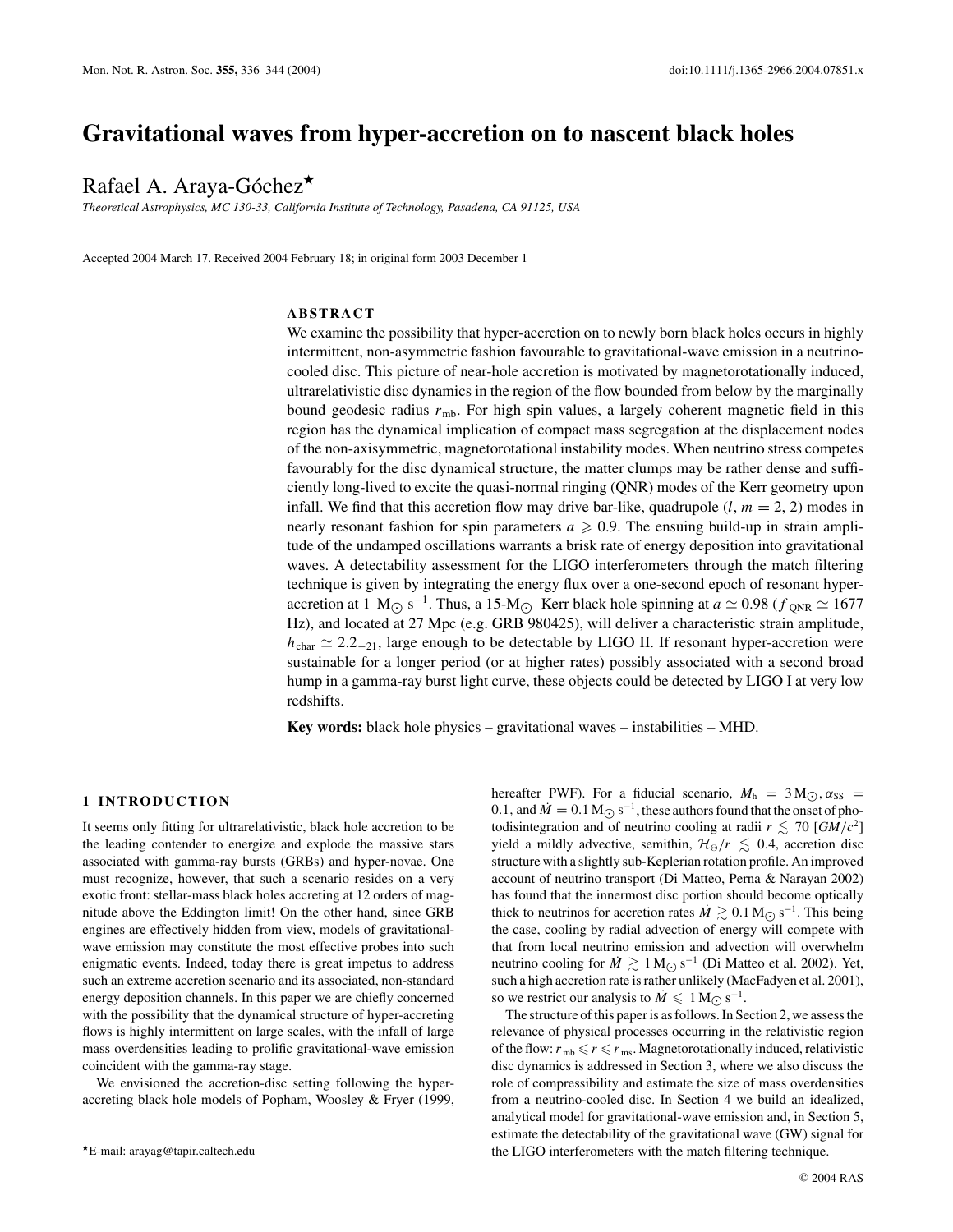

**Figure 1.** Normalized growth rate,  $\hat{\sigma}$ , as a function of radius for several values of the spin parameter *a* (from Araya-Góchez 2002).

# **2 PHYSICS INSIDE THE MARGINALLY STABLE RADIUS**

The proposed model for gravitational-wave emission is based on the premise that large-scale magnetorotational effects will drive the disc dynamics in the ultrarelativistic region of the flow bounded from below by the marginally bound orbit radius.  $r_{\rm mb}$  represents the lowest bound on the location of the cusp in the effective potential and is akin to a relativistic generalization of the inner Lagrangian point, *L*<sub>1</sub>, for mass transfer in close binaries (Kozlowski, Jaroszyński & Abramowicz 1978). On the other hand, for spin rates  $a \ge 0.9$ , the growth rate of the magnetorotational instability (MRI),  $\sigma_{MRI}$ , is faster than the inverse dynamical time-scale,  $\Omega_{+}^{-1}$ , throughout the annulus  $r_{\text{mb}} \leq r \leq r_{\text{ms}}$  by a factor  $\simeq \mathcal{O}(2)$  (see Fig. 1). Thus, a small delay in reaching the 'free-fall' stage is all that is needed for magnetorotational dynamics to take place.

The exact location of the cusp depends on the source of free energy for the flow. Standard lore holds that the flow draws energy from the radial gradient in angular momentum and that since dissipation of angular momentum vanishes at  $r_{\rm ms}$  for a Keplerian disc, this is where the inner edge of such a disc should reside (Novikov & Thorne 1973). Yet, we now know that when the disc dynamics is driven by magnetorotational effects the source of free energy is not the gradient in the radial distribution of angular momentum but rather the gradient in angular velocity;<sup>1</sup> that is, the source of free energy is the shear of the congruence of circular geodesics. Thus, MRI-mediated, turbulent angular momentum transport goes on unabated at the radius of marginal stability for cold geodesic orbits (Araya-Góchez 2002) and the flow within need not preserve specific angular momentum nor lose its relativistic Keplerian rotation profile in spite of the non-trivial radial velocity. We will therefore assume a Keplerian angular velocity profile throughout:  $r \ge r_{\text{mb}}$ . This assumption is consistent with the models of PWF and Popham et al. (1999) – indeed, strong deviations from Keplerian rotation only occur as fluid elements approach the photon radius  $r_{\rm ph}$  – and it is also consistent with global 3D simulations of non-radiative magnetohydrodynamic (MHD) accretion on to non-spinning black holes (Hawley & Krolik 2001; Hawley & Balbus 2002) in spite of partial pressure support for hot inner tori.

Inside  $r_{\text{ms}}$ , the flow may not have time to cool significantly and advection of entropy will become progressively more important as the horizon,  $r_{+}$ , is approached. Entirely advective, accretion flows (i.e. non-radiative, hydrodynamical flows) are reckoned to possess a large, positive Bernoulli function  $B = \rho + \int_0^p d\rho \, \rho / \rho$  (Abramowicz, Jaroszynski & Sikora 1978; Blandford & Begelman 2004) which makes the ultimate fate of accreting fluid particles a theme of controversy; e.g. ADAF (Narayan & Yi 1995a,b) versus CDAF (Narayan, Igumenshchev & Abramowicz 2000) versus ADIOS (Blandford & Begelman 1999, 2003). The broad conclusion drawn from this ongoing debate is that fluids with large internal energies, e.g. strongly magnetized fluids, are not easily accreted on to gravitational wells. In the ultrarelativistic flows of interest to us, and for large spin parameter *a*, the value of the relativistic enthalpy,  $\rho \equiv (\rho + \varepsilon + p)$ , can be non-trivial  $\rho/\rho \geq 2$  (with magnetic energy folded into the internal energy  $\varepsilon$ ), implying a high likelihood for a large Bernoulli function as well. We adopt the view that for a fluid with such high enthalpy, the dynamical boundaries set by the circular orbits of *cold* (point) particles in the Kerr geometry are inadequate.

# **3 MAGNETOROTATIONALLY INDUCED RELATIVISTIC DISC DYNAMICS**

The MRI enables astrophysical mass accretion by promoting vigorous, turbulent transport of angular momentum. It also constitutes the key process to tap the free energy available in a flow endowed with differential rotation. Although linear mode analyses are based on the simplifying assumption of an initial laminar state, such analyses constitute a reasonable starting point to address the dynamical structure of the flow analytically. If the energy input at the outer scale of the turbulent cascade of the disc is the linear MRI (as suggested by the Lyapunov exponents derived in the shearing box simulations of Winters, Balbus & Hawley 2003), then the linear physics of the MRI is commensurate of the non-linear dynamical behaviour in what constitutes essentially a chaotic system. The analytical approach thus complements the outcome of present numerical experiments when appropriate. Indeed, the underlying physical regime is somewhat out of the reach of today' simulations although existing numerical work does provide a piecemeal physical understanding of the processes involved.

In the Newtonian picture, the MRI is essentially a local, comoving instability: the interplay of inertial accelerations with the elastic coupling of fluid elements creates an unstable state to the redistribution of specific angular momentum,  $\ell(r)$ , if the angular *velocity* profile decreases monotonically with radius. This criterion is in opposition to the (non-magnetic) Rayleigh criterion for stability of a differentially rotating fluid:  $r^{-3}$  d<sub>r</sub>  $\ell^2 = \chi^2 \geq 0$ , where  $\chi$  is the frequency of radial epicyclic motions. Indeed, without the elastic coupling provided by the bending of field lines, such inertial forces – namely the shear (tide) and the Coriolis terms – induce stable radial epicyclic motions while preserving specific angular momentum.

Incompressible, MRI-initiated turbulence has a characteristic 'parallel' scale for fastest-growing modes corresponding to  $k_{\parallel} \equiv \mathbf{k} \cdot \mathbf{k}$  $\mathbf{1}_B \simeq \Omega/v_{\text{Alf}}$ , and a normalized growth rate  $\sigma = \hat{A} \equiv 1/2 d_{\text{ln }r} \ln \Omega$ , associated with the shear parameter (also known as the Oort A 'constant'). The non-relativistic scale associated with the MRI is thus generally smaller than the vertical scaleheight of the disc by a factor  $\mathcal{O}(v_{\text{Alf}}/c_{\mathcal{H}})$ . The geometrical bound on  $k_{\parallel}$  when the field is vertical

<sup>&</sup>lt;sup>1</sup> More generally, Balbus (2002) has found that for a magnetorotationally driven disc, the proper replacement of the classical Høiland stability criteria for rotational and convective motions involves the gradients in angular velocity and temperature instead of angular momentum and entropy.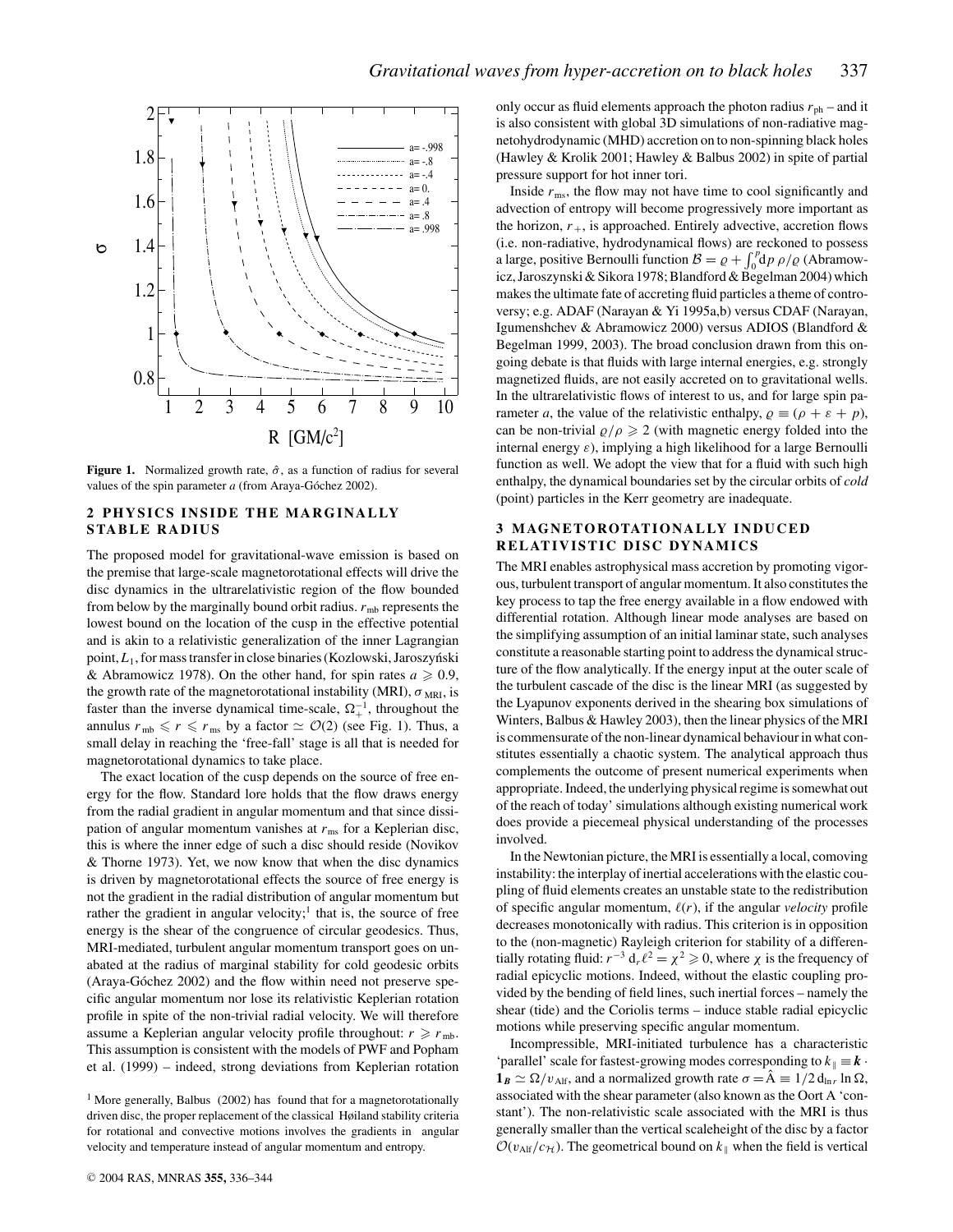corresponds to a half-wavelength fitting on the vertical scaleheight of the disc. For a toroidal field, the lowest bound on  $k_{\parallel}$  is  $1/r$  which would correspond to a supra-thermal field in the Newtonian picture (see, e.g. Foglizzo & Tagger 1995). Because of the possibility of large-scale, global disc dynamics, the latter modes are the focus of our analysis below.

#### **3.1 Compressible non-asymmetric MRI modes**

In the 2D regime of fastest growth,  $k_{\theta} \gg k_r$ ,  $k_{\varphi}$ , non-axisymmetric, 'horizontal' displacement modes of a toroidal field have the following dispersion relation (Araya-Góchez 2002)

$$
\hat{\sigma}^4 - \left[ (\Lambda + 1)\hat{q}_{\hat{B}}^2 + \hat{\chi}^2 \right] \hat{\sigma}^2 + \Lambda \,\hat{q}_{\hat{B}}^2 \left( \hat{q}_{\hat{B}}^2 + 4\hat{A} \right) = \emptyset, \tag{1}
$$

where all frequencies are normalized to the rotation rate,  $\hat{A}$  $1/2$  d<sub>ln *r*</sub> ln  $\Omega$  is the Oort A 'constant',  $\hat{\chi}^2 \equiv 4(1+\hat{A})$  is the square of the epicyclic frequency, and  $\hat{q}_B \equiv (k \cdot v_{\text{Alf}})/\Omega$  is a frequency related to the component of the wavevector along the field (in velocity units).

 $\Lambda$  is defined through

$$
\Lambda \equiv \frac{\Gamma}{\Gamma + \Theta} \tag{2}
$$

where  $\Gamma$  is the adiabatic index and  $\Theta \equiv p_{B_{\varphi}}/p_{r+g}$ . This definition entrains an important anisotropy constraint on the Lagrangian displacement vector field *ξ* (Foglizzo & Tagger 1995):  $v_{\text{Alf}}^2(\boldsymbol{k}_\perp \cdot \boldsymbol{\xi}_\perp) = -c_s^2(\boldsymbol{k} \cdot \boldsymbol{\xi})$ , as well as the compressibility characteristics of non-axisymmetric modes

$$
\frac{\Delta \rho}{\rho} = (1 - \Lambda)(-ik_{\parallel} \xi_{\parallel})
$$
\n(3)

where  $\Delta$  denotes the Lagrangian perturbation (recall the nonrelativistic relation between Lagrangian and Eulerian perturbations  $\tilde{\Delta} = \delta + \xi \cdot \nabla$ . The compressibility of the modes is an imprint on the deviations of  $\Lambda$  from unity. A word of caution here regards the peculiar behaviour of the fluid when the internal stress has heat-conduction characteristics, e.g. photon or neutrino pressure (see Section 3.3). From equation (3), one sees that the degree of compression of the modes gets stronger with the field strength and, naturally, with a softer equation of state. Note that setting  $\Lambda = 1$  in the dispersion relation (1) yields the incompressible, local variant of the MRI.

From equation (1), the parallel wavenumbers of fastest growth satisfy (see also Foglizzo 1995)

$$
\hat{q}_{\hat{B}}^2 = -2\hat{A} + \left(\frac{1+\Lambda}{2\Lambda}\right) \times \left\{-\frac{2\Lambda\hat{A}^2}{D}\right\} \stackrel{\Lambda \to 1}{\longrightarrow} -\hat{A}(2+\hat{A}),
$$
  
where  $D \equiv 1 + \left(\frac{1-\Lambda}{2}\right)\hat{A} + \sqrt{1 + (1-\Lambda)\hat{A}},$  (4)

while the expression in the curly brackets corresponds to the square of the growth rate for compressible modes.

#### **3.2 General relativistic effects in the Cowling limit**

General relativity modifies the Newtonian results in that it introduces large-scale effects when shear begins to overwhelm the Coriolis terms, i.e. as  $r_{ph}$  is approached (see equations 32 of Araya-Góchez 2002). Although the hole is likely to be born in an excited state, e.g. away from its asymptotic, Kerr geometry, we work in the Cowling limit,  $\delta g = \emptyset$ , and, to zeroth order, use the standard form of the Kerr metric in the equatorial plane (Boyer–Lindquist coordinates):

$$
ds2 = -\frac{\mathcal{D}}{\mathcal{A}}dt2 + r2\mathcal{A}(d\varphi - \omega dt)2 + \frac{1}{\mathcal{D}}dr2,
$$
 (5)

with  $\omega = 2a/Ar^3$  the rate of frame dragging by the hole and where the metric functions of the radial BLF coordinate are written as relativistic corrections (e.g. Novikov & Thorne 1973):

$$
\mathcal{A} \equiv 1 + \frac{a^2}{r^2} + 2\frac{a^2}{r^3}
$$
, and  $\mathcal{D} \equiv 1 - \frac{2}{r} + \frac{a^2}{r^2}$ ,

in normalized geometrical units ( $c = G = M_{bh} = 1$ ).

For circular, incompressible, geodesic flow, the dispersion relation near a rotating hole is given by (Araya-Góchez 2002)

$$
(\gamma \sigma)^4 - \left[2q_B^2 + 4\gamma^2 \Omega_{\pm}^2 \left(\mathcal{C}_{\pm} - \frac{3}{4}\mathcal{D}\right)\right] (\gamma \sigma)^2
$$

$$
+ q_B^2 \left[q_B^2 - 4\left(\frac{3}{4}\gamma^2 \mathcal{D} \Omega_{\pm}^2\right)\right] = \emptyset
$$
(6)

where  $\gamma$  is the redshift factor,  $\mathcal{D} = g_{rr}^{-1}$ , and

$$
\mathcal{C}_{\pm} \equiv 1 - \frac{3}{r} \pm \frac{2a}{r^{3/2}}
$$

corresponds to the  $C$  function of Novikov & Thorne (1973) for prograde  $(+)$  orbits. With regard to the electromagnetic stress, the only difference from the non-relativistic, incompressible analogue is that the Alfvén speed is now weighted by the relativistic enthalpy of the fluid (Araya-Góchez 2002)

$$
\varrho v_{\text{Alf}}^2 \equiv \frac{1}{2} F^{\mu \nu} F_{\mu \nu}.
$$
\n(7)

Factoring out the orbital frequency  $u^{\varphi}/u^t \equiv \Omega_{\pm} = \pm (r^{3/2} \pm a)^{-1}$ and with  $\gamma \sigma \equiv \Omega_{\pm} \hat{\sigma}$ , one has

$$
\hat{\sigma}^4 - \left(2\hat{q}_{\tilde{B}}^2 + \hat{\chi}_{\pm}^2\right)\hat{\sigma}^2 + \hat{q}_{\tilde{B}}^2\left(\hat{q}_{\tilde{B}}^2 + 4\hat{A}\right) = \emptyset \tag{8}
$$

where

$$
\hat{A} \equiv -\frac{3}{4}\gamma^2 \mathcal{D} \text{ and } \hat{\chi}^2_{\pm} = 4\gamma^2 \left(\mathcal{C}_{\pm} - \frac{3}{4}\mathcal{D}\right)
$$

denote the normalized shear parameter and comoving epicycle frequency ( $\gamma^{-1} \hat{\chi}$  corresponds to the epicycle frequency as measured at asymptotic infinity). Thus, with the proper generalizations of the epicycle frequency and shear parameter, the local dispersion relation is identical with the Newtonian case in the limit of no fluid compression, cf. equations (1) and (3) with  $\Lambda \to 1$ .

Next, using the relation  $\gamma^2 = (1 \pm a/r^{3/2})^2 C_{\pm}^{-1}$  for circular, cold, geodesic flow (Novikov & Thorne 1973), one finds the fastestgrowing modes will conform with

$$
\hat{q}_{\hat{B}}^2 = 1 - \frac{1}{16}\hat{\chi}^4 = 1 - \left(1 \pm \frac{a}{r^{3/2}}\right)^4 \left(1 - \frac{3}{4}\frac{\mathcal{D}}{\mathcal{C}_\pm}\right)^2 \tag{9}
$$

which remains finite and close to the Newtonian value  $\hat{q}_B \rightarrow$  $-\hat{A}(2 + \hat{A}) = 15/16$  for all radii outside of the ISCO.

Recall that the marginally stable orbit (also known as the ISCO),  $r_{\text{ms}}$ , corresponds to the root of  $\hat{\chi}_{\pm} = 0$ . The radius of the circular photon orbit,  $r_{ph}$ , is where  $C_{\pm} = 0$  and the event horizon,  $r_{+}$ , happens at the outer root of  $D = 0$ . For any value of the rotation parameter *a*:  $r_{\text{ms}} > r_{\text{mb}} > r_{\text{ph}} > r_{+}$ . Our statement on large-scale effects follows from these remarks and from direct inspection of equation (9):  $\hat{q}_B \rightarrow 0^+$  as  $r \rightarrow r_{ph}^+$ , i.e. the most unstable MRI modes go to large scales as the photon orbit is approached. Figs 1 and 2 show the general trends for the normalized growth rate and wavenumbers as functions of radius and spin parameter.

Two notable oversimplifications of this relativistic approach involve the global disc structure and the compressibility of the modes.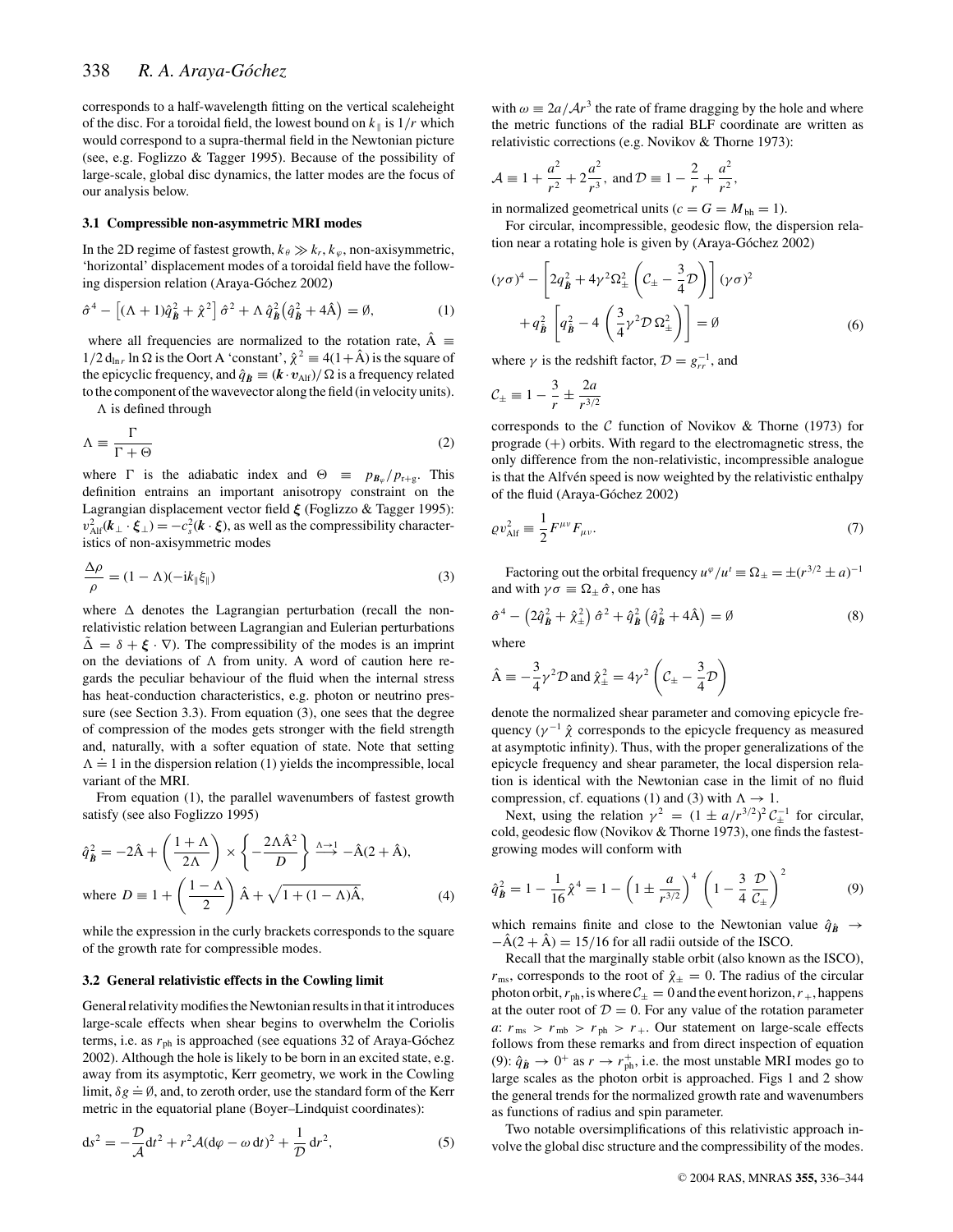

**Figure 2.** Normalized parallel wavenumber,  $\hat{q}$ <sup> $\hat{B}$ </sup> , as a function of radius (in gravitational radii) for several values of the spin parameter *a*. Diamonds indicate the location of the marginally stable orbit,  $\hat{\chi} = \emptyset$ , and triangles denote the location of the marginally bound orbit (from Araya-Góchez 2002).

We discuss these in turn. Curvature effects and radial field structure will indeed modify the dispersion relation  $2$  (see, e.g. Curry  $\&$ Pudritz 1995; Ogilvie & Pringle 1996) but these effects are unlikely to modify the gross properties of the fastest-growing modes unless radial stratification plays a destabilizing role. Furthermore, we note here and *correct* our previous comment (Araya-Góchez 2002): a large coherence length-scale for the field, *does not* necessarily imply a dynamical transition from a centrifugally driven to magnetically driven disc.  $\hat{q}_B \rightarrow 0^+$  is merely a statement about the length-scale of the fastest-growing modes,  $k_{\parallel}^{-1} \simeq \mathcal{O}(\tilde{r})$ , regardless of field strength. On the other hand, the compressibility of the modes alters the threshold of shear parameter where  $\hat{q}_B \rightarrow 0^+$ , but does not fundamentally affect the conclusions drawn from equation (9) either. For roughly equal neutrino and radiation pressures (see below), one can use an effective adiabatic index (Araya-Góchez & Vishniac 2004) in equation (4) to anticipate that the effects of compressibility on toroidal modes is to increment the threshold of the shear parameter where  $\hat{q}_B \rightarrow 0^+$  from  $-\hat{A} = 2$  to  $-\hat{A} \rightarrow 1 + 2D/(1 + \Lambda)$ ; cf. equation (4). Nevertheless, since for geodesic flow  $\hat{A} \propto \mathcal{D}/\mathcal{C}_{\pm}$  and  $\mathcal{C}_{\pm} \rightarrow 0$ as  $r \rightarrow r_{\text{ph}}$ , the increase in shear threshold in this setting is rather inconsequential.

#### **3.3 Heat conduction and clump scale**

A precise assessment of radiative diffusion effects in the general relativistic regime is hampered by the breakdown of a key assumption made to simplify the 'linear poking' of the Faraday field tensor (Araya-Góchez 2002): use of the enthalpy-weighted specific four magnetic field in equation (7). However, just as in radiation-pressure-dominated fluids, one expects a neutrino-stressdominated gas – with neutrinos semicontained by the nucleon component through scattering – to comprise a rather peculiar MHD fluid. When a fluid transitions into a radiative pressure regime, compressive modes will lose pressure support in a given range of wavenumbers (Agol & Krolik 1998). Thus, the magnetic field is truly frozen only to the comoving volume associated with the baryon component and compressive perturbations need not behave adiabatically.

The optical half-depth to scattering of a standard radiationpressure-dominated  $\alpha$ -disc (Shakura & Sunyaev 1973) is related to the scaleheight, H, and rotation rate,  $\Omega$ , by  $\tau_{\text{disc}} = -c/(2\alpha \hat{A} \Omega H)$ . This relation is explicitly sensitive only to the local nature of the cooling but is implicitly subject to a suitable vertical gradient of heat deposition (see, e.g. Krolik 1999). Therefore, these scalings also hold for a neutrino-cooled  $\alpha$ -disc through a replacement in the source of opacity by neutrino scattering in the non-advective accretion regime:  $0.1 M_{\odot} s^{-1} \leq M \leq 1 M_{\odot} s^{-1}$ . On the other hand, in the Newtonian regime,  $\hat{q}_B \simeq \mathcal{O}(1)$ , and for magnetic angular momentum transport such that  $\alpha \simeq v_{\text{Alf}}^2/c_{\text{H}}^2$ , the depth through the MRI eddies is  $\tau_{\text{eddy}} \sim v_{\text{Alf}}/c_{\mathcal{H}} \times \tau_{\text{disc}} \sim c/(2\text{A}\sqrt{\alpha}c_{\mathcal{H}}) \gg 1$ . Thus, assuming an isotropic random walk for neutrinos, the diffusion time through these eddies,  $t_{\text{diff}} \sim \Omega^{-1}$ , is similar to the time-scale for fastest MRI modes to develop,  $t_{MRI} \simeq -A_{Oort}^{-1}$ .

Radiative heat conduction will isotropize the dynamically dominant modes since neutrinos will diffuse through the smallest distance associated with the eddies, i.e. mostly in the vertical direction. In our problem, this will diminish the growth rate of the instability (Blaes & Socrates 2001) but not by much. If neutrino stress were predominant, the horizontal regime of fastest growth (e.g. Section 3.1) would be inaccessible; yet, this is never the case in neutrino-cooled discs since the pressure contributions from radiation and pairs (nondiffusive components) and neutrinos (diffusive component) all have the same temperature dependence,  $a/6T<sup>4</sup>$ , with the relative contributions varying only by internal degrees of freedom times particle statistics factors (with only one helicity state for neutrino pairs):  $2 \times 1$ ,  $4 \times 7/8$ , and  $6 \times 7/8$ , respectively. Thus,  $p_\nu$  is never greater than about  $\simeq p_{\text{rad}}$  where  $p_{\text{rad}} = 11/12aT^4$  includes the pressure from pairs and photons.

Let us quantify these arguments in order to gauge the length-scale of the clumps. At a very fundamental level, clump formation is intimately connected to the effects of radiative heat conduction out of compressive perturbations. This can be understood by writing down the polarization properties of the fastest-growing modes in the horizontal regime:  $\xi_r = -\sqrt{\Lambda \xi_\varphi}$  and  $|\xi_\theta| \ll |\xi_r|$ , and reading from equation (3) that at the linear stage of the instability there exists a converging flow toward the Lagrangian displacement node of the modes (see fig. 2 of Foglizzo & Tagger 1995). In a fluid with entirely elastic (adiabatic) properties, the pressure perturbation associated with such compression will act as a restoring force to decompress the fluid in the non-linear stage. On the other hand, when the fluid has radiative heat conduction properties on the scale of the density perturbations, no such restoring force persists on time-scales longer than the inverse of the growth rate so the clumps will survive for longer times. Turner, Stone & Sano (2002) and Turner et al. (2003) report that in a standard radiation-pressure-dominated disc, when  $p_{\text{rad}} \gtrsim p_{\text{gas}} \simeq p_B$ , the non-linear outcome of the MRI is a porous medium with drastic density contrasts. Under nearly constant total pressure and temperature, the non-linear regime shows that density enhancements anticorrelate with azimuthal field domains – just as expected from the linear theory – and that turbulent eddies live for about a dynamical time-scale while mass clumps are destroyed through collisions or by running through localized regions of shear on a similar time-scale. Notably, the non-linear density contrasts

<sup>2</sup> The interested reader is invited to compare the relativistic, local version of the equations of motion for  $\xi$ , equations (32) of Araya-Góchez (2002), with the Newtonian, global version equations  $(2.6)$  and  $(2.7)$  of Ogilvie & Pringle (1996).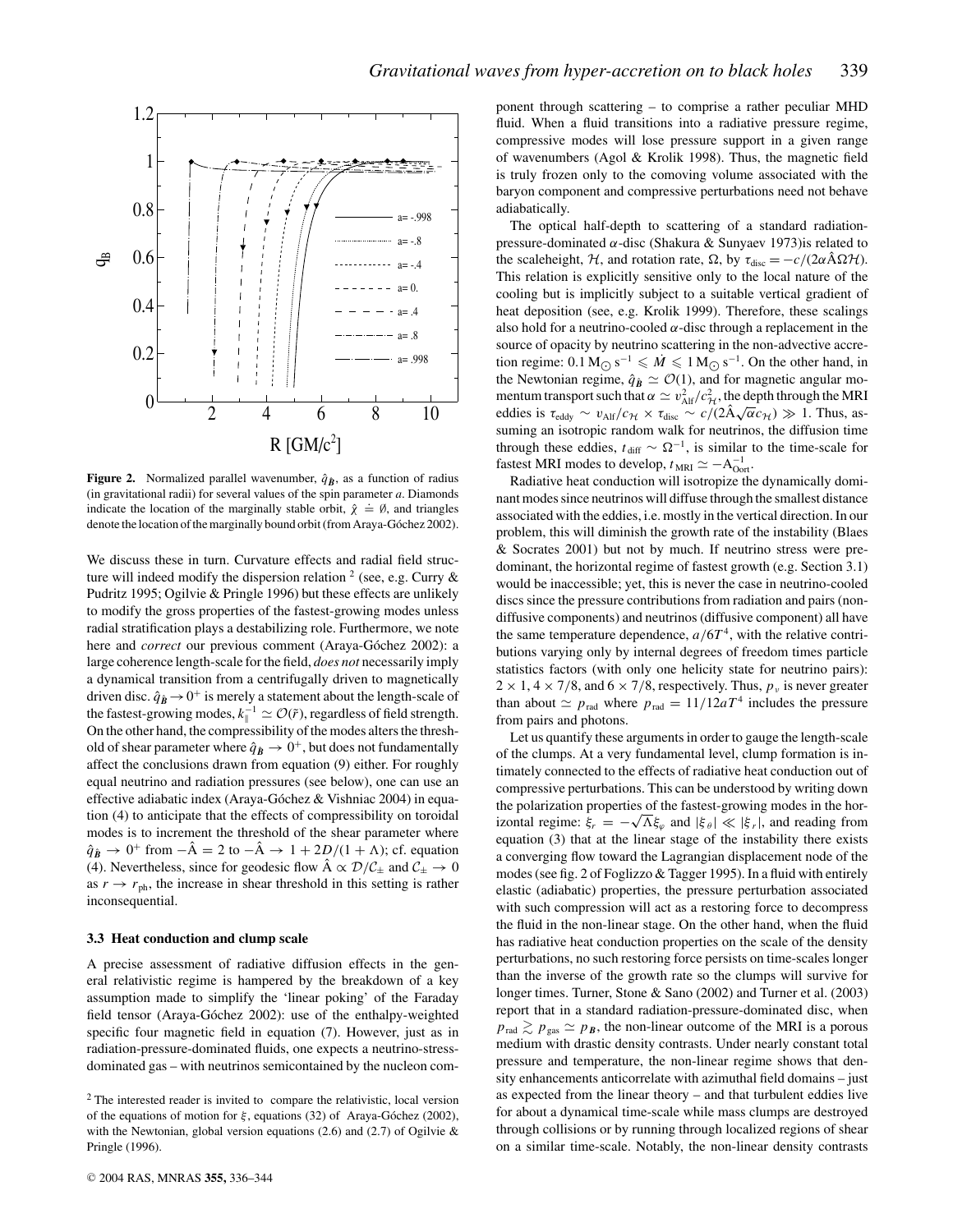may be quite large,  $\langle \rho_{\rm max}/\rho_{\rm min} \rangle \gtrsim \mathcal{O}(10)$ . We make no attempt here to estimate  $\Delta \rho / \rho$  from the linear theory but rather argue that when the length-scale of the instability is suitable large,  $\lambda_{MRI} \simeq \mathcal{O}(\tilde{r})$ (see below), a fraction of  $O(1/2\pi)$  of the mass in the annulus  $r_{\rm mb} \le r \le r_{\rm ms}$  will reside in one massive clump such that the gravitational-wave emission associated with the infall of this clump will dominate the power spectrum.

Let us emphasize that the isotropic size of the clumps is determined by the condition that, on the time-scale of the instability, neutrinos will diffuse through the clumps via nucleon scattering (Araya-Góchez & Vishniac 2004). For simplicity, we again assume local balance of dissipation from the shear flow with cooling from neutrino emission and a constant supersonic Mach number for the disc flow:  $M_{\varphi} = v^{\tilde{\varphi}}/c_{\mathcal{H}} (M_{\varphi} = 2.5$  is consistent with the results of PWF in the neutrino-cooling regime). Under this assumption, we need not worry about detailed neutrino transport and, relaxing the condition  $\hat{q}_B \approx 1$ , the size of the most massive clumps will correspond to

$$
l_{\rm clump}\simeq v_{\rm Alf}/c_{\cal H}{\cal H}\sim \sqrt{\alpha}M_\varphi^{-1}\tilde{r}.
$$

Thus, in the relativistic regime the length-scale of the clumps will be smaller than the scale associated with the fastest-growing modes by a factor of  $\mathcal{O}(\hat{q}_B)$ .

# **4 A SIMPLE PHYSICAL MODEL FOR GRAVITATIONAL-WAVE EMISSION**

The key to our argument for clumpy, near-hole hyper-accretion is based on the observation that the length-scale of the fastest-growing modes may be quite large at the innermost disc boundary,  $r_{\rm mb}$ . Since the radial velocity is non-negligible, one cannot demand 'tightly fitting' eigenmodes on the circumference at fixed radius. Loosely speaking, the WKB modes live on ingoing spiral trajectories (see Section 4.2); but we are only concerned with their overall gross properties.

The clumps form very rapidly,  $t_{\text{MRI}}^{-1} \simeq \Omega \hat{\sigma}$ , and very close to the horizon. Since these are very compact,  $l/\tilde{r} \simeq \mathcal{O}(0.1)$ , we considered them as point particles in the order of magnitude estimate of gravitational-wave emission below. Computation of accurate waveforms for the infall of a single clump constitutes a daunting task because of the non-trivial multipole contributions to the radiation field in the strong gravity regime near  $r_{mb}$ . The contributions from higher than quadrupole will broaden the power spectrum of emitted waves (Zerilli 1970; Davis et al. 1971, hereafter DRPP) and recent results by Lousto & Price (1997, hereafter LP97) show that particles released from very near the marginally bound orbit of a non-spinning hole – or more precisely near the maximum of the Zerilli potential – will maximize the locally radiated energy.

As a 'back of the envelope' estimate of the quadrupole rms strain,  $|h| = \sqrt{h_+^2 + h_{\times}^2}$ , associated with the infall of a single clump, we simply assume that the clump is formed above  $r_{\rm mb}$  and that it survives for one rotation period before plunging into the hole. The transversetraceless projection of the metric perturbation in the radiation zone,  $h_{ij}^{\text{TT}}$ , is estimated by replacing the second time derivative of the mass quadrupole moment,  $\partial_t^2 \mathcal{J}_{ij}^{\text{TT}}$ , by the kinetic energy associated with non-spherical motion; i.e. clump rotation as seen at asymptotic infinity (Thorne 1987). Thus

$$
|h| = |h_{ij}^{\text{TT}}| \equiv \frac{2}{d} \left( \frac{G}{c^4} \right) \left| \partial_t^2 \mathcal{J}_{ij}^{\text{TT}}(t - r) \right|
$$

$$
\simeq \left( \frac{G}{c^4} \right) \frac{\tilde{r}^2 \Omega^2}{d} \delta M \simeq \frac{G \delta M}{(c^2 d)}.
$$

For a 15-M<sub> $\odot$ </sub> black hole rotating at  $a = 0.98$ , and accreting  $1 \text{ M}_{\odot} \text{ s}^{-1}$ , the mass in the clumps is  $\delta M \simeq M/\Omega \simeq 1.8_{-4} \text{ M}_{\odot}$ , where  $\Omega(r_{\rm mb}) \simeq 0.4 = 5400$  Hz, corresponding to a linear frequency  $\Omega(r_{\rm mb})/\pi = 1720$  Hz. This gives  $|h| \approx 3.2_{-25}$  for a source at 27 Mpc. To bring this into the LIGO band,  $|h|_{eff} \simeq 1_{-21}$  one would need to integrate over  $N \simeq 1_{+8}$  cycles or over 1700 s! Thus, the rms strain associated with infall of a single clump on to the hole is too small to be of any astrophysical importance at present.

But this issue is more subtle than it appears at first sight.

#### **4.1 Quasi-normal ringing waveforms: single excitation event**

Since the clumps form in a strong gravity regime, the process of gravitational-wave emission from infall at such a short range must be cast as an excitation of the infinite number of increasingly damped quasi-normal modes of oscillation of the background geometry (Leaver 1985). The often-drawn analogy for such quasi-normal ringing (QNR) of the hole to the ringing of a bell is fundamentally flawed in at least one respect: the black hole is not excited by the smashing of the clump as it 'hits' the horizon. Rather, the hole is excited when the metric perturbation associated with the clump is 'felt' by the background metric. The excitation event therefore constitutes a smooth process whereby infall of a clump from  $\simeq r_{\rm mb}$  and through  $r_{+}$  serves as a source in the Teukolsky (1973) equation for small perturbations of the Kerr geometry (with appropriate boundary conditions at  $r_+$  and  $r_\infty$ ). This is an important distinction with a great deal of relevance to the problem at hand since we need to gauge the 'driving' of QNR modes in terms of an effective coupling from clump infall.

Clumpy black hole accretion from an exterior disc will excite preferentially quadrupole, bar-like mode perturbations of the geometry with spheroidal harmonic indices  $(1, m) = (2, 2)$ . An approximate analytical expression for the QNR frequency of this mode is given by Echeverria (1989):

$$
\omega_{22} = \left[1 - 0.63(1 - a)^{3/10}\right] \times \left[1 + \frac{1}{4}(1 - a)^{9/20}\right].
$$
 (10)

The corresponding quality factor, also known as the Q-value, of the (2, 2) mode

$$
Q_{22}(a) = \frac{1}{2} \frac{\Re[\omega_{22}]}{\Im[\omega_{22}]} = 2(1-a)^{-9/20},\tag{11}
$$

is  $\geq 2\pi$  for  $a_{\text{crit}} \geq 0.92$  This represents a minimum value of *a* to regard the hole as a decent bar-like mode oscillator. Below  $a_{\text{crit}}$  the mode is damped too strongly to allow for any significant build-up of the strain signal/spectrum from resonant accretion (see below).

In the radiation zone and time domain, undriven QNR waveforms constitute circularly polarized, damped oscillations (Leaver 1985; Echeverria 1989)

$$
h(t) \equiv h_{+} - ih_{\times} = \frac{H_0}{d} S_{22}(\phi, \theta, a) e^{-i(\omega_{22}t - \varphi)}
$$
(12)

where *d* is the luminosity distance to the source, and  $S_{22}(\phi, \theta, a)$ is a spin weighted, normalized  $(\int d\Omega |S_{22}|^2 = 1)$ , spheroidal harmonic of coordinates  $\phi$  and  $\theta$  [in the Schwarzschild limit  $S_{22}(\phi, \theta, a \rightarrow 0) \longrightarrow Y_{22}(\phi, \theta)$ . The strain length amplitude of

<sup>&</sup>lt;sup>3</sup> Quadrupole perturbations,  $l = 2$ , are reckoned to contribute about 90 per cent of the energy budget for outgoing GWs while  $l = 4$  modes add about 10 per cent. Higher multipole contributions are negligible, see, e.g. DRPP, LP97.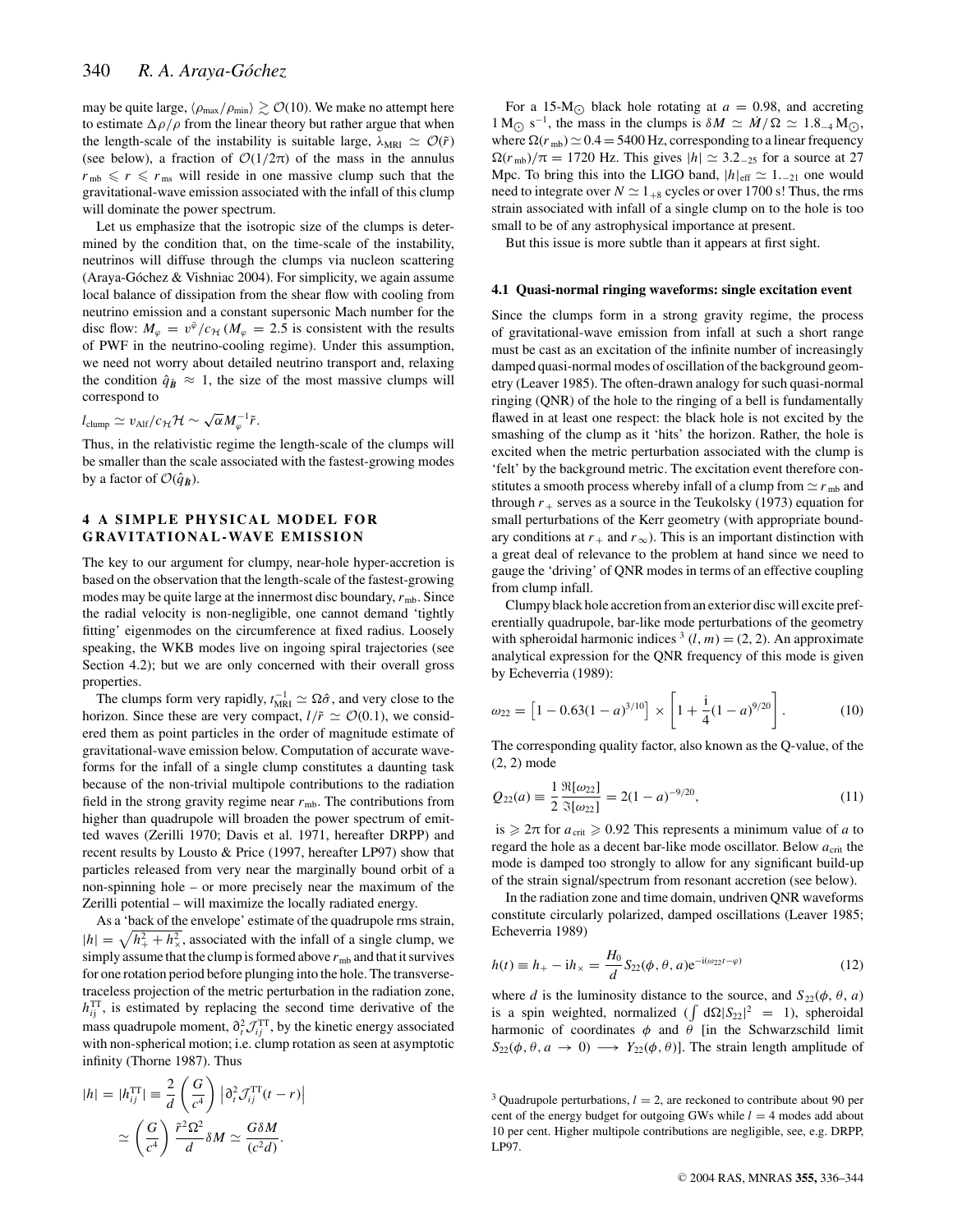the waveform,  $H_0$  (in units of the hole mass  $M$ ), and the phase shift,  $\varphi$ , depend on the initial conditions of the metric perturbation.

*H*<sup>0</sup> gauges the efficiency of the emission process to posit a fraction of the total rest-mass energy of the system into outgoing gravitational-wave energy. For strong excitation events such as binary black hole coalescence, this fraction may be as large as 3 per cent (see, e.g. Flanagan & Hughes 1998). For the infall of a clump of mass  $\delta M \ll M$ , this fraction scales as  $\varepsilon (\delta M)^2 / M$  (DRPP), with a corresponding time-domain strain amplitude  $\propto \sqrt{\varepsilon} \delta M / \sqrt{M}$ . The precise value of  $\varepsilon$  for a rotating hole is unknown, but it hovers on a few per cent for the perturbations of a Schwarzschild geometry induced by radial infall from infinity<sup>4</sup> (DRPP). For non-axisymmetric perturbations, the energy released from clump infall may be considerably larger (Fryer, Holz & Hughes 2002) and for nearly resonant, driven oscillations from hyper-accretion, we demonstrate below that the total amount of energy deposited into outgoing gravitational waves is only bounded from above by a factor of a few times the rest-mass energy of a single clump!

#### **4.2 Collective effects: resonant driving of QNR modes**

To assess the free-fall stage of the clumps, we recall from Section 2 that the cusp in the effective potential occurs somewhere above  $r_{\rm mb}$ (depending on the angular velocity profile) and that a relativistically hot accretion flow may posses a semi-Keplerian angular velocity profile,  $\Omega_+ = (r^{3/2} + a)^{-1}$ , down to this region (PWF, Popham & Gammie 1998; Hawley & Krolik 2001). Parametrizing the accretion flow through its Mach number and the angular momentum transport through a Shakura–Sunyaev ' $\alpha$ ' parameter (as in Section 3.3, we adopt  $M_{\varphi} \doteq 2.5$  and  $\alpha \doteq 0.1$ ), when  $a \gtrsim 0.9$  the wavelength associated with the fastest-growing MRI modes becomes comparable with  $2\pi\tilde{r}$  at a radius  $r \ge r_{\rm mb}$ ; e.g. when  $\hat{q}_B \simeq 0.126 \sqrt{\alpha_{0.1}} \, \text{M}_{\varphi,2.5}^{-1}$ . At higher spin parameter values, MRI modes go to comparably large scales at radii closer to  $r_{\text{ms}}$ . Thus, the annulus  $r_{\text{ms}} \ge r \ge r_{\text{mb}}$  constitutes a relativistic locus for large-scale magnetorotationally induced fluid dynamics at moderately large values of black hole spin:  $a \geqslant 0.9$ .

Since the radial velocity is non-negligible, MRI wave modes must be interpreted as WKB modes that live on in-spiral trajectories. For the sake of simplicity in the discussion below, presume that fluid elements undergo one full rotation in the annulus  $r_{\text{ms}} \ge r \ge r_{\text{mb}}$ before 'plunging in' from  $r_{mb}$ . The integrated phase along this path can be interpreted with a skewed effective wavelength which goes to increasingly larger length-scales as fluid particles approach  $r_{\rm mb}$ . If we demand a tight fit of one whole, integrated WKB wavelength on the in-spiral trajectory between  $r_{\rm ms}$  and  $r_{\rm mb}$ , the mid-Lagrangian displacement node,  $\xi(\tau) = 0$ , represents a converging point for the flow in the linear stage of the instability as seen by a comoving geodesic observer. This node subsequently develops into the mass overdensity that we identify with a clump in the non-adiabatic stage (i.e. when neutrinos have diffused out of the compressive perturbation, Section 3.3). Since the scale of the mode is larger downstream of the displacement node, most of the mass in the overdensity will be advected in from fluid particles that rush upstream toward the node on the instability time-scale; a smaller fraction of the mass of the clump flows downstream toward the node, from smaller scales upstream.

When the effective WKB scale on the instability is suitably large, a reasonably large fraction of the mass in the annulus will reside in a single clump by the time it reaches  $r_{\rm mb}$ . The subsequent 'freefall' from  $r_{\rm mb}$  (presuming this radius corresponds to the cusp in effective potential; e.g. Abramowicz et al. 1978; Kozlowski et al. 1978), occurs on a dynamical time-scale  $t_{\text{dyn}} \equiv \Omega_+^{-1}(r_{\text{mb}})$ . Furthermore, since *l*-pole modes couple to the *l*-multipole of the dynamical frequency (e.g. Ex. 3.7 of Rybicky & Lightman 1979), the driving frequency for quadrupole oscillations corresponds to twice the relativistic Keplerian frequency at  $r_{mb}$ :  $\omega_{dr} \equiv 2\Omega_+(r_{mb})$ . Remarkably, *the difference between the driving frequency and the resonant (2, 2) QNR frequency resides within a factor of the order of the damping rate throughout the range 0.9*  $\lesssim$  *a*  $\lesssim$  *0.99* (Fig. 3); whereas the Q-value of the mode hovers in  $5.6 < Q < 33$ . This picture of hyper-accretion portrays an ideal scenario to drive the QNR modes of the hole resonantly, were the clumps to arrive at  $r_{\rm mb}$  steadily, with a small spread around time intervals of  $\mathcal{O}(\Omega_+^{-1})$ , and for long enough to build the strain amplitude up to saturation point, or about 2Q cycles. Yet, nature will add randomness to the process.

The degree of stochasticity in the arrival times of the clumps is related to the temporal distribution of density perturbations in the outer flow (e.g. for  $r > r_{\text{ms}}$ ). This flow is turbulent on small scales,  $\ell_{\text{turb}} \ll r$ , so the growth of heavier mass overdensities should occur by aggregation of smaller density fluctuations. Notwithstanding this fact, in the picture of clump formation outlined above, most of the mass in the clump is advected in from downstream of a displacement node where the WKB modes attain large scales. Thus, large-scale magnetorotational dynamics downstream of a forming clump will minimize the impact of small-scale density perturbations upstream if the flow is steady on the dynamical time-scale (simulations that include black hole spin – e.g. De Villiers, Hawley & Krolik 2003 and Hirose et al.  $2004 -$  yield rms fluctuations in  $\dot{M}$  of order 20 per cent near  $r_{\text{ms}}$ ). In this quasi-linear picture, the probability distributions



**Figure 3.** The real part of the QNR frequency,  $\omega_{\text{QNR}}$ , and the driving frequency,  $\omega_{dr} = 2 \Omega_{+} (r_{mb})$ , for quadrupole oscillations as functions of the spin parameter, *a*, of the hole. Plotted also is half of the imaginary part of the QNR frequency offset by  $+0.5$  from zero for ease of comparison with the difference among the other two frequencies. Most notable is the fact that throughout the range  $a \ge 0.95$ ,  $|\omega_{\text{QNR}} - \omega_{\text{dr}}| \le 1/2\Gamma_{\text{QNR}}$ , which implies resonant driving of the QNR modes from hyper-accretion.

<sup>4</sup> Strictly speaking, the energy released in this case includes not just the ringing phase but also a small contribution from the gravitational bremsstrahlung component, see, e.g. LP97.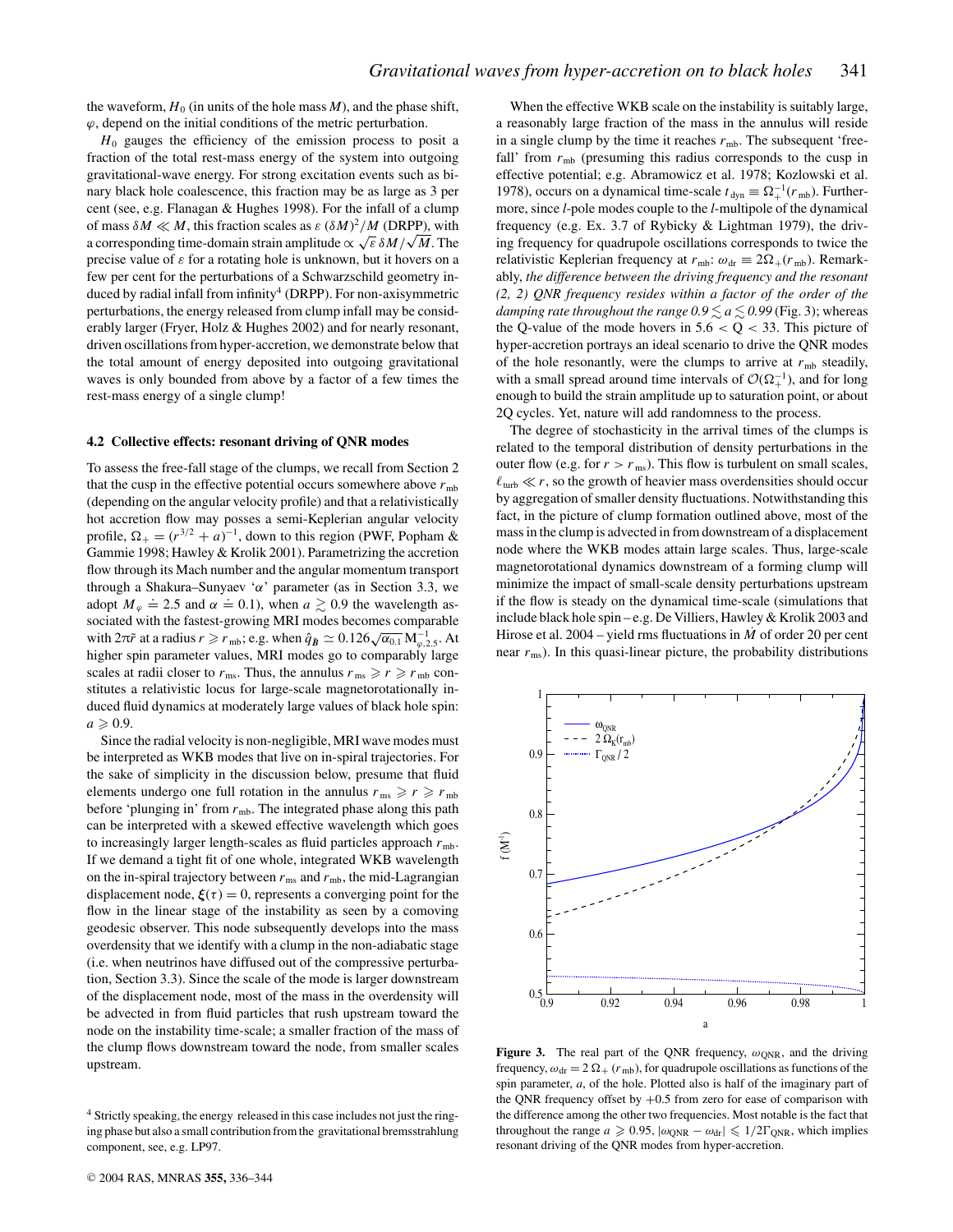for clump arrival time and clump mass would be correlated, with heavier clumps arriving semiregularly and superimposed on a more diffusive and stochastic component of the accretion flow. Since a detailed probability distribution of arrival times is beyond the scope of this study, below we simply assume that the probability distribution for arrival times will favour resonant driving of the modes with a moderate spread around the resonant frequency of arrival times (see further discussion on this point below). Lastly, note that the arguments above do not depend on in-spiral trajectories wrapping around fully on the annulus; since the MRI time-scale is suitable fast, a small delay to reach the free-fall stage is all that is needed for MRI dynamics to act.

Beyond an initial transient period where the amplitude of the oscillation builds up to saturation point, driven QNR oscillations become *undamped* oscillations at the driving frequency

$$
h(t) = \frac{H_0}{d} \frac{\omega_{\text{QNR}}^2}{\omega_{\text{dr}}^2 - \omega_{\text{QNR}}^2 - i \omega_{\text{dr}} \Gamma_{\text{QNR}}} S_2^2(\phi, \theta, a) e^{-i \omega_{\text{dr}}t}
$$

$$
\equiv \frac{H_{\text{sat}}}{d} S_{22}(\phi, \theta, a) e^{-i(\omega_{\text{dr}}t + \delta_t)},
$$
(13)

where  $\delta_t = \tan^{-1} [\omega_{dr} \Gamma_{QNR} / (\omega_{dr}^2 - \omega_{QNR}^2)]$  is a slowly varying function of time and the saturation amplitude,  $H_{\text{sat}}$ , represents an effective strain length (in units of the total mass, *M*, of the system) set by the condition that the energy input from clump infall ( $\propto H_{\text{sat}}$ ) be balanced by the damping losses ( $\propto H_{\text{sat}}^2$ ). When the driving frequency is near resonance,  $H_{\text{sat}}$  is limited primarily by the natural<sup>5</sup> damping of the QNR mode,  $\Gamma_{\text{ONR}} \equiv \Im \left[ \omega_{22} \right]$ , and secondarily by the relative difference of the driving frequency to the resonant frequency for quadrupole ringing,  $\omega_{\text{QNR}} \equiv \Re \left[ \omega_{22} \right]$ . Furthermore, since  $\omega_{\text{dr}} \approx$  $\omega_{\text{ONR}}$  for a relatively broad range of *a* values (Fig. 3), the resonant frequency may be taken to be  $\omega_{\text{ONR}}$ .

The energy flux carried away by driven QNR waveforms benefits greatly from the build-up in the amplitude of the strain,  $H_{\text{sat}}$ , when compared to the ringing from a single excitation event  $H_0$ (cf. equation 12). Indeed, when driven near resonance the augmented amplitude is proportional to twice the Q-value of the mode:  $H_{\text{sat}}|_{\omega_{\text{dr}}=\omega_{\text{QNR}}}$  = 2 Q  $H_0$  (cf. equation 11). Although the modes are driven precisely at resonance only for  $a \approx 0.98$ , note from Fig. 3 that  $|\omega_{\text{QNR}} - \omega_{\text{dr}}| \leq \Gamma_{\text{QNR}}$  throughout the range  $0.90 \lesssim a \lesssim 0.99$ . This sets a lower bound on the augmented strain amplitude for this range of *a*:  $H_{\text{sat}}/H_0 \gtrsim Q$  (recall that the resonant denominator only looks like a Lorentzian very near the resonance). Fig. 4 shows the exact value of the augmented strain amplitude for  $a \ge 0.9$ . Furthermore, adopting a very modest  $\varepsilon_0 = 0.02$  for the infall of a single clump (in accordance with the DRPP and LP97 results; see also discussion in Section 4.1), the augmented efficiency factor in GW energy deposition from driven oscillations  $\varepsilon = (H_{\text{sat}}/H_0)^2 \varepsilon_0$  may be larger than unity. Depending on the spin of the hole,  $\varepsilon \simeq 1$ . – 10 for  $0.92 \le a \le 0.98$  (cf. Fig. 4).

Next, let us relate the energy emitted by the sequential infall of *N* clumps of mass  $\delta M$  through  $r_+$  to the amplitude of the waveform in the time domain. Assume *N* to be small enough such that  $N\delta M <$ *M*<sub>initial</sub> but large enough to enable us to arrive at a sensible average of the rms strain amplitude over the corresponding number of wave



**Figure 4.** The solid line indicates the augmented amplitude of QNR oscillations driven near resonance by clumpy hyper-accretion from a neutrinocooled disc as a function of the spin parameter, *a*, of the hole. Modulo a small spread caused by the stochasticity in time arrival of the clumps to  $r_{\rm mb}$ (see discussion in the text), the enhanced amplitude lies within the curves for  $Q(a)$  and  $2Q(a)$  throughout the range  $a > 0.9$ . A brisk energy deposition rate  $\propto (H_{\text{sat}}/H_0)^2$  ensues.

cycles. The energy flux averaged over *N* cycles is (Isaacson 1968)

$$
\frac{dE}{dA dt} = \left(\frac{c^3}{G}\right) \frac{1}{16\pi} \langle \dot{h}(t) \cdot \dot{h}^*(t) \rangle.
$$
 (14)

With  $h(t)$  as given by equation (13) and assuming no spin evolution,  $\dot{a} \doteq \emptyset$ , the total energy radiated in gravitational waves results from integrating equation (14) over an encompassing surface (recall  $\int d\Omega |S_{22}|^2 = 1$ , and over a time interval corresponding to *N* cycles of  $\omega_{dr}$ :

$$
E_{\rm GW} = \left(\frac{c^3}{8G}\right) N \omega_{\rm dr} |H_{\rm sat}|^2. \tag{15}
$$

On the other hand, an approximate estimate of the total GW energy deposition which accounts for a slight mass increment of the black hole without spin evolution is as follows. First, write the energy emitted during one driven cycle as  $\delta E = c^2 (\varepsilon \, \delta M) \delta M / M_{initial}$ , and note that the clump mass is  $\delta M \simeq M \Omega_+^{-1}(r_{\rm mb}) \propto M$  (constant *a* and  $\dot{M}$ ). For  $\Delta M \equiv \Sigma \delta M < M$ <sub>initial</sub>, replace the factor in parentheses by the geometric mean of δ*M* over the hyper-accreting epoch,  $\delta \bar{M}$ , and perform the integral of  $\delta M/M(t)$  by writing  $\delta M = \dot{M} dt$ . This yields

$$
\Delta E_{\rm GW} = c^2 \,\varepsilon \delta \bar{M} \, \ln \left( \frac{M_{\rm final}}{M_{\rm initial}} \right) \tag{16}
$$

where  $\varepsilon$  may be larger than unity for black hole spins in excess of  $a \gtrsim 0.92$ .

## **5 DETECTABILITY CRITERION**

Rather than attempt to describe the complex time evolution of the gravitational waveform throughout the hyper-accreting stage, we will simply assess the detectability of the waves with the matched

<sup>5</sup> Quasi-normal modes are strongly damped because of the boundary conditions of purely ingoing radiation at  $r_{+}$  which saps most of the energy emitted by the metric perturbation unless the waves are strongly beamed from relativistic motion (Sterl Phiney, private communication). In this sense, the damping of the mode corresponds to radiation reaction with most of the energy being advected in by the hole.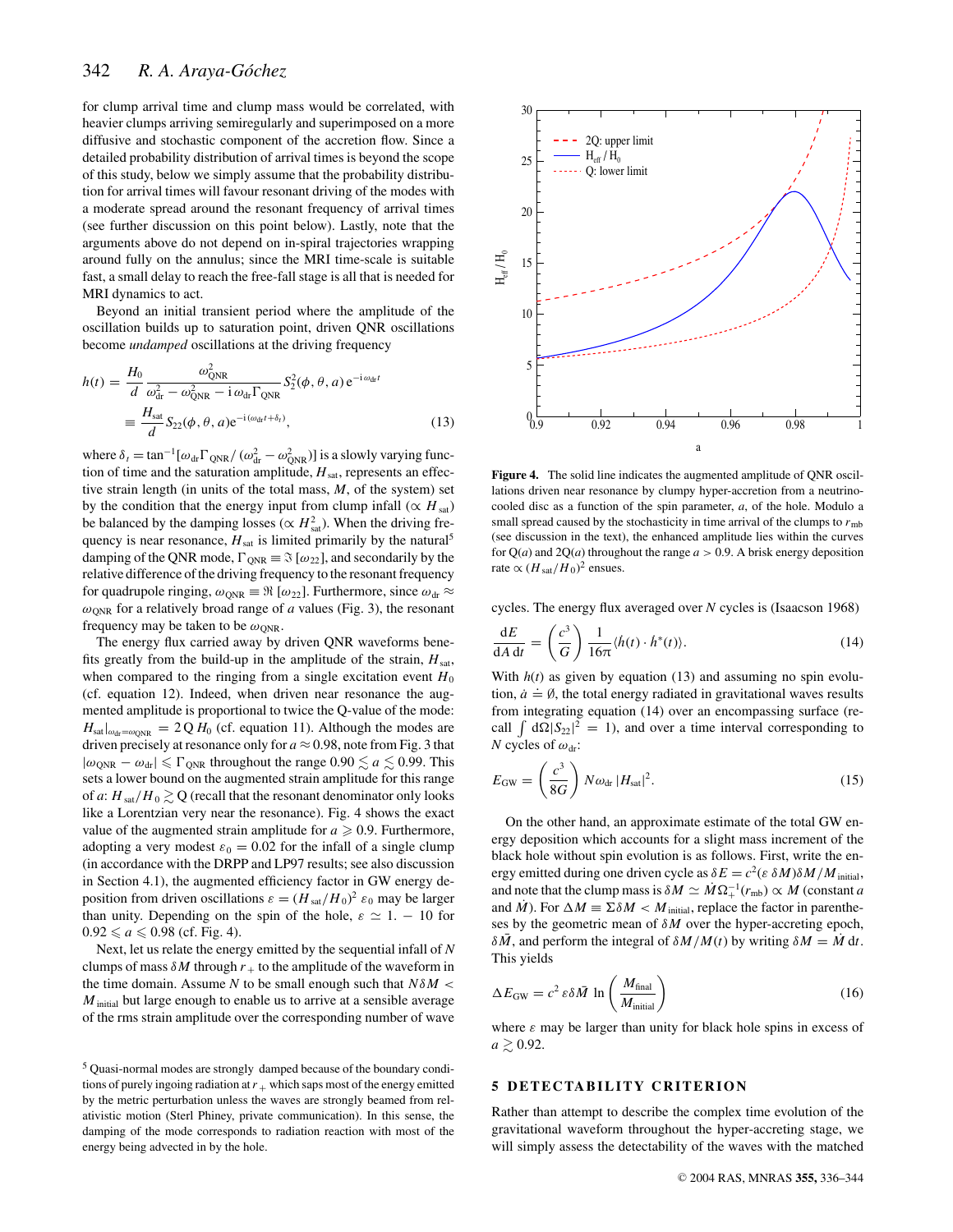filtering technique by utilizing the above energy estimate, equation (16), while focusing on a relatively short time interval such that the mass added to the hole is a small fraction of the initial mass.

For definiteness, we adopt  $M_{initial} = 15 M_{\odot}$  ( $f \approx 2147 Hz$ ) and  $\Delta M = 1$  M<sub> $\odot$ </sub> corresponding to a second of hyper-accretion at  $M = 1 M_{\odot} s^{-1}$ . Under the simplified model for the probability distribution of the clump mass as outlined above (quasi-linear analysis), a large fraction of the mass in the locus  $r_{mb} \le r \le r_{ms}$  at any given time resides in a clump by the time fluid particles reach  $r_{\rm mb}$ . We estimate the mass in this clump to be  $\delta M = M \Omega_{+}^{-1}(r_{\text{mb}})$  which is a factor of  $2\pi$  smaller than the total mass in the annulus for fully wrapping, in-spiral trajectories, Section 4.2.

We follow Flanagan & Hughes (1998) to evaluate the likelihood of detection of GW from driven QNR modes by the LIGO interferometers. The criterion for detectability of the wave train through the matched filtering technique is a non-trivial signal-to-noise (S/N) ratio

$$
\langle \left[ S/N \right]^2 \rangle = \int d \ln \omega \, \frac{h_{\text{char}}^2(\omega)}{h_{\text{noise}}^2(\omega)} \tag{17}
$$

where  $h_{\text{noise}}(\omega)$  [=  $h_{\text{noise}}(f)/\sqrt{2\pi}$ ] reflects the detector spectral density of strain noise appropriately averaged for random incident orientations with respect to the LIGO interferometers. The characteristic strain amplitude of the wave train is given by

$$
h_{\text{char}}^2(\omega) \equiv \frac{2(1+z)^2}{\pi^2 d^2} \frac{\mathrm{d}E}{\mathrm{d}\omega} [(1+z)\omega],\tag{18}
$$

where *d* is the luminosity distance to the source, *z* the redshift, and  $\omega$ the observed angular frequency. Defined this way,  $h_{\text{char}}$  is not trivially related to the amplitude of the strain in the time domain,  $H_{\text{sat}}$ , nor to the same in the frequency domain. Rather, it is a gauge of the timeintegrated power spectrum weighted by the 'monochromaticity' of the wave train over the observation time.

With  $(1 + z)\omega \rightarrow \omega$ , the GW energy spectrum from driven QNR modes in the radiation zone,

$$
\frac{dE(\omega)}{d\omega} = \frac{\omega^2}{16\pi^2} \tilde{H}(\omega) \cdot \tilde{H}^*(\omega),\tag{19}
$$

ensues from a Fourier transform of the strain signal in the time domain as given in equation (13) (compare this expression with equation 2.38 of Flanagan & Hughes 1998, and note the conforming notation used throughout).

Let us approximate all quantities  $\propto M$  by their geometric mean and assume no spin evolution during a small epoch of hyperaccretion  $T = 2\pi N/\omega_{dr}$  (with log *N* in the range 3–3.5). With  $H(\omega) = 2H_{\text{sat}}e^{i\delta t} \sin(N\pi\Delta\omega/\omega_{\text{dr}})/\Delta\omega$  (note that  $\dot{a} \doteq 0$  implies  $\delta_t$  = constant as well), the characteristic strain amplitude of driven QNR waves turns out to be

$$
h_{\text{char}}^2(\omega) \equiv \frac{8(1+z)^2}{(2\pi)^4} \frac{H_{\text{sat}} \cdot H_{\text{sat}}^*}{d^2} \left[ \frac{N\pi\omega}{\omega_{\text{dr}}} \frac{\sin(x-b)}{x-b} \right]^2 \tag{20}
$$

where  $x - b \equiv N \pi (\omega - \omega_{dr})/\omega_{dr}$ .

The strength of the characteristic strain signal at the driving frequency  $\omega = 2\Omega_{+}(r_{\rm mb})$  follows by setting the expression in the square brackets to  $[N\pi]^2$  and by utilizing equation (15) to replace  $|H_{sat}|^2$ in favour of the energy released during the hyper-accreting epoch  $\Delta E$ <sub>GW</sub> as given by equation (16)

$$
h_{\text{char}}^2\big|_{\omega=\omega_{\text{dr}}} = \left(\frac{G}{c^3}\right) \left(\frac{2(1+z)}{\pi d}\right)^2 \frac{N\Delta E_{\text{GW}}}{\omega_{\text{dr}}}
$$

$$
= \left(\frac{G}{2\pi c}\right) \left(\frac{2(1+z)}{\pi d}\right)^2 \varepsilon \delta \bar{M} T \ln \left(\frac{M_{\text{final}}}{M_{\text{initial}}}\right). (21)
$$

For GRB 030329, we plug in  $z = 0.1685$ ,  $d = 810$  Mpc  $(H_0 = 70, \Omega_b = 0.3, \Omega_v = 0.7), M_{initial} = 15 M_{\odot}, T = 1$  s, and  $\delta \bar{M} = \dot{M} \Omega^{-1}_+(r_{\rm mb}) \simeq 1.83_{-4} \,\rm M_{\odot}$  and choose  $a = 0.98 \,(H_{\rm sat}/H_0 = 20)$ 22) to obtain  $h_{\text{char}} \simeq 8.4_{-23}$  at the observed linear frequency  $f = 1490$  Hz. Utilizing similar parameters for GRB 980425 at  $d = 27$  Mpc, produces a characteristic signal  $h_{\text{char}} \simeq 2.16_{-21}$  at  $f \simeq 1741$  Hz.

### **6 DISCUSSION**

We have laid out a physically motivated – if simple minded – model for resonant driving of the quasi-normal ringing (QNR) modes of the Kerr geometry. A nascent black hole hyper-accreting at rates  $\dot{M} \approx 1 \,\mathrm{M}_{\odot} \,\mathrm{s}^{-1}$  from a neutrino-cooled disc is reckoned to oscillate near resonance of its  $(l, m = 2, 2)$  quadrupole QNR frequency due to the infall of compact mass overdensities from the cusp in an effective potential on a dynamical time-scale. The model is based on large-scale, magnetorotationally induced fluid dynamics in the ultrarelativistic region of the flow bounded from below by the marginally bound orbit radius  $r_{\rm mb}$  (assumed to coincide with the aforementioned cusp). Simulations that include black hole spin but no diffusive stress, i.e. De Villiers et al. (2003) and Hirose, Krolok & De Villiers (2004), seem to support the basic conclusion that the most unstable modes go to large scale as the photon orbit is approached (although this is cast in a different language, i.e. that the flow becomes more 'laminar' as the event horizon is approached). The relativistic linear mode analysis shows that this effect is very pronounced for relatively high values of the spin parameter:  $a \geqslant$ 0.95 (Araya-Góchez 2002). Unfortunately, the models KDP  $(a =$ 0.90) and KDE ( $a = 0.998$ ) of De Villiers et al. (2003) seem inadequate to address this issue fully since in KDP the spin is not large enough and in KDE the Boyer–Lindquist coordinate distance between  $r_{\text{ms}}$  and  $r_{\text{mb}}$  is very small.

Long time-scale accretion rate fluctuations ( $\delta t \gg \Omega_+^{-1}$ ) should have little impact on the proposed mechanism unless the accretion flow is completely starved/arrested on stochastic time intervals. Otherwise, long time-scale variations in the mean accretion rate simply translate into variable clump mass. Since excitation of the resonance is a collective effect, this is far less important than semiregular clump formation within the relativistic annulus. At shorter time-scales  $(\delta t \simeq \Omega_+)$ , simulations that include black hole spin (e.g. De Villiers et al. 2003; Hirose et al. 2003) yield rms fluctuations in the mass accretion rate of order 20 per cent near  $r_{\text{ms}}$ . Largescale mode effects imply that some of the small overdensities will act as seed perturbations for the growth of heavier clumps by aggregation.

The exact location of the cusp in the effective potential will change the dynamical time-scale for infall but not by much when the spin parameter is  $a \geqslant 0.9$ . Furthermore, since the MRI time-scale is suitably fast, a small delay to reach the free-fall stage is all that is needed for MRI dynamics to act. Heat conduction from neutrino diffusion out of mass overdensities on the time-scale of the instability warrants that compressive perturbations on the linear MRI scale behave inelastically (Araya-Góchez & Vishniac 2004). This leads to sufficiently long-lived clumps in a highly intermittent medium. When the spin parameter of the hole exceeds 90 per cent, large-scale magnetorotational wave modes will segregate compact matter overdensities from large-scale magnetic field domains. The subsequent infall of these clumps from  $r_{\rm mb}$  will drive the QNR modes of the geometry in resonant fashion if the clumps arrive at *r*mb steadily, with a small spread around time intervals of  $\mathcal{O}(\Omega_+^{-1})$ , and for long enough to build the strain amplitude up to saturation.